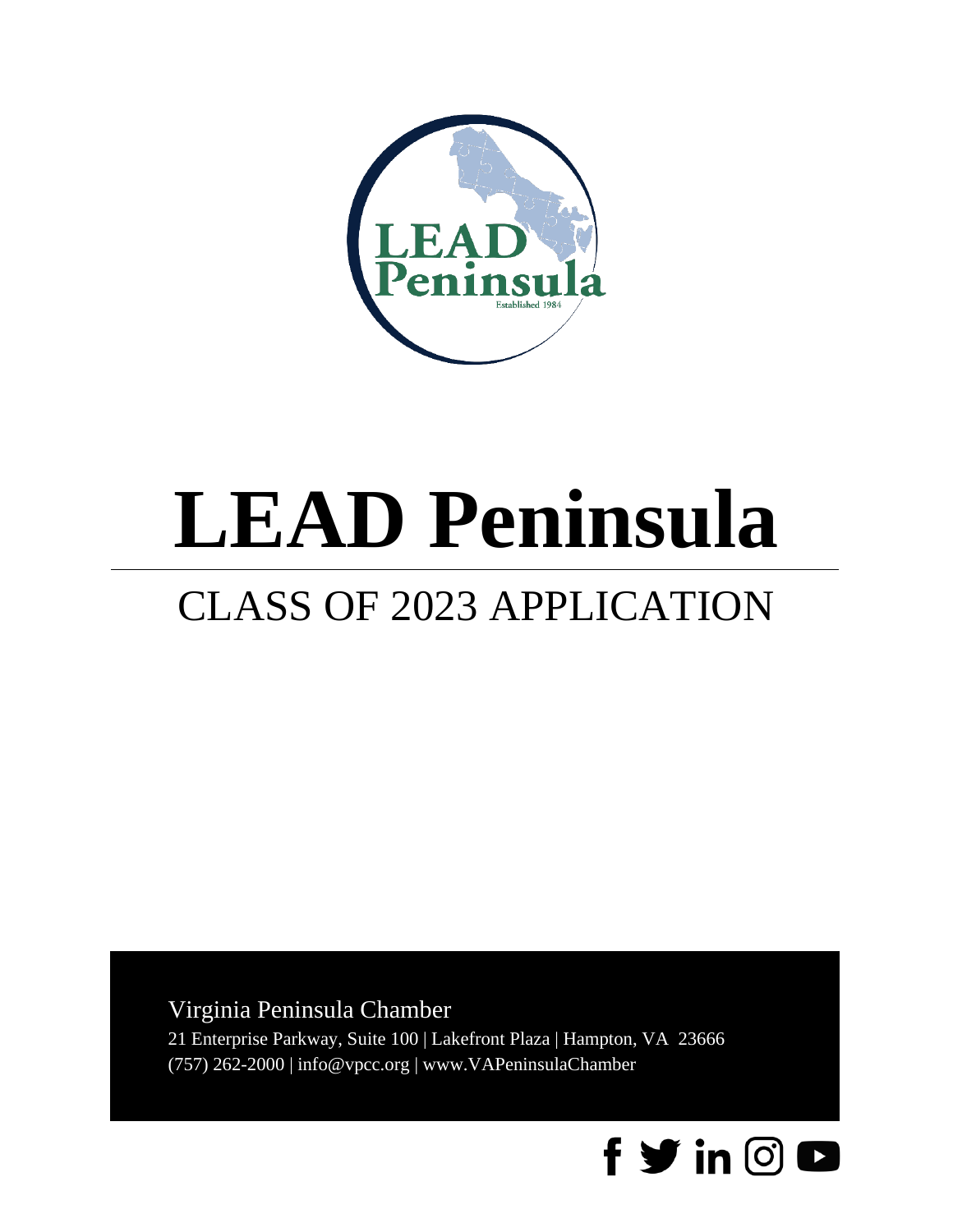LEAD fills the need to Learn, Explore, Absorb, and Disseminate the portrait of the Virginia Peninsula!

LEAD Peninsula is a community and civic immersion program, which offers a comprehensive, behindthe-scenes look at the components that make the Peninsula run efficiently and effectively and prosper economically. LEAD Peninsula also fosters opportunities for increased communication and cooperation among the private, public, and nonprofit sectors.

Since 1984, LEAD Peninsula has been introducing its class members to the major facets of the greater Peninsula community through an intensive ten-month program. The LEAD Peninsula members participate in educational sessions, tours, and candid conversations with community leaders. The goal is to provide intellectual and personal connectivity experiences with the various aspects of our community – business, education, public safety, health and human services, environment, local, state and federal government, workforce development, military and federal impact, transportation, infrastructure (water/sewer), etc.

LEAD Peninsula is not technically a leadership development program, but it is a tool in developing future leaders on the Peninsula and for your business. Participation in this influential program is a win-win-win, good for the Peninsula, good for the Chamber as an influential voice of the Peninsula business community and good for your organization.

LEAD Peninsula is already a respected and outstanding program. Please consider helping us to expand its influence and impact and to drive continual improvement by nominating and enrolling one of your recognized or emerging leaders.

#### **For more information on the LEAD Peninsula program, or for questions on the application process, contact Jaime Parrish at jaime@vpcc.org.**

#### **APPLICANT CHECKLIST**

If you received a printed copy of the application, you can contact the Chamber to receive an electronic version. **Before submitting your application packet, make sure you have done the following:**

- $\Box$  Completed application in its entirety and saved it electronically (Be sure to sign and date it)
- Obtained your sponsor's/employer's permission (They must complete the Business/Organization's Agreement portion of the application)
- □ Attached a recent headshot and bio
- $\Box$  Attached two (2) letters of recommendation to the application. If you are applying with a sponsoring organization, at least one letter should be from your supervisor or a senior manager in the organization. Reference letters should be signed and address the following:
	- How the letter writer knows the applicant and the length of their acquaintance
	- An assessment of the applicant's demonstrated leadership qualities

\*Tuition for Members: \$1,995.00 | \*Tuition for Non-Members: \$2,495.00

#### **Application Deadline: Friday, May 20, 2022**

#### **Submit original application by email to: jaime@vpcc.org**

OR mail the entire application package (applications and letters of recommendation) to:

Virginia Peninsula Chamber | 21 Enterprise Parkway, Suite 100 | Hampton, VA 23666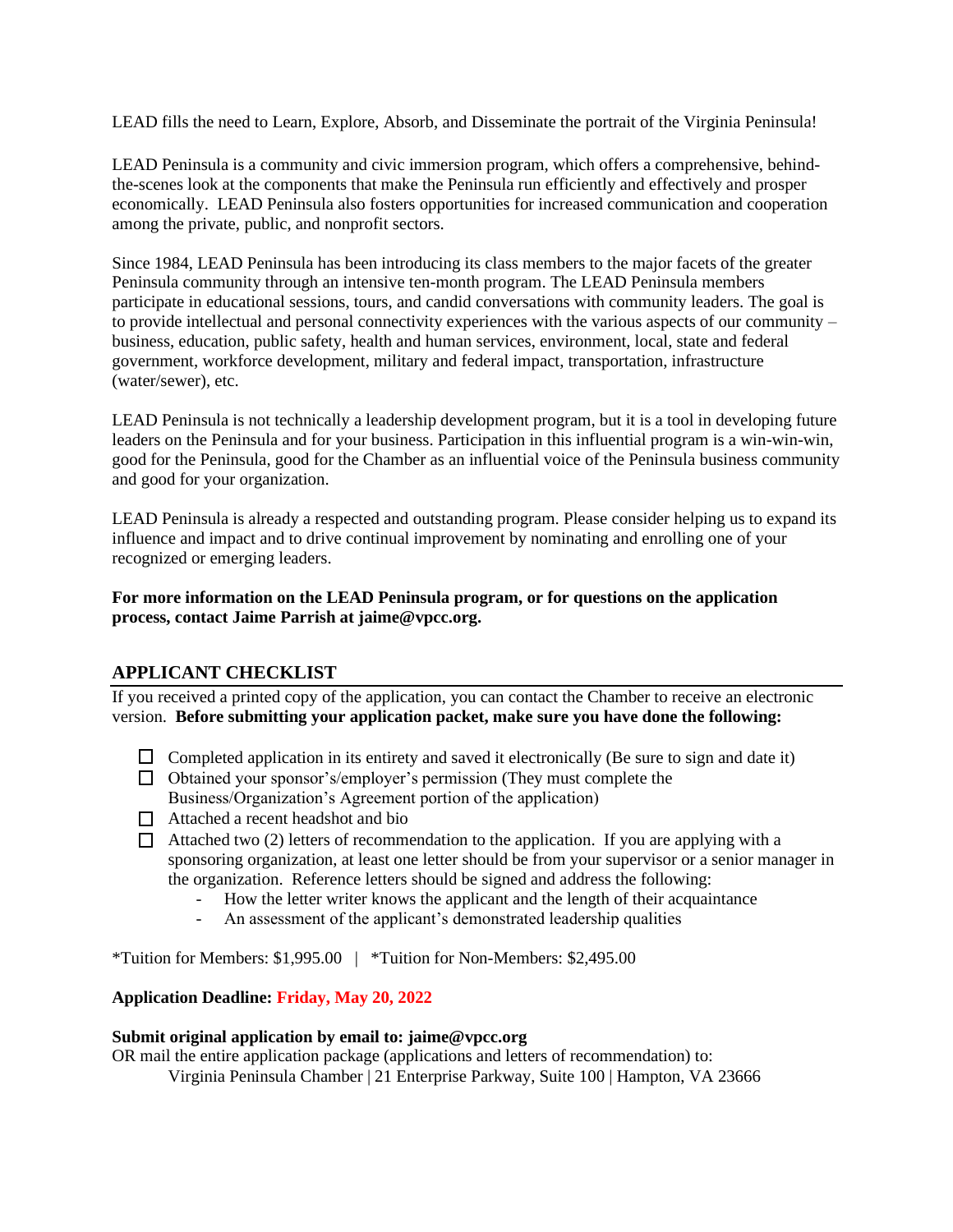| <b>APPLICANT'S PERSONAL INFORMATION</b>                                    |              |                    |                                                               |              |            |  |
|----------------------------------------------------------------------------|--------------|--------------------|---------------------------------------------------------------|--------------|------------|--|
| Please print clearly.                                                      |              |                    |                                                               |              |            |  |
| SALUTATIONS: Mr. Mrs. Ms. Other (Including Military Rank)                  |              |                    |                                                               |              |            |  |
| <b>FIRST NAME</b>                                                          |              | <b>MIDDLE NAME</b> | <b>LAST NAME</b>                                              |              |            |  |
| NICKNAME/PREFERRED NAME                                                    |              |                    |                                                               |              |            |  |
| <b>EMAIL ADDRESS</b>                                                       |              |                    | <b>CELL PHONE NUMBER</b>                                      |              |            |  |
| <b>WORK ADDRESS</b>                                                        |              |                    | PREFERRED MAILING ADDRESS<br>(If different from Work Address) |              |            |  |
| <b>STREET ADDRESS</b>                                                      |              |                    | <b>STREET ADDRESS</b>                                         |              |            |  |
| <b>CITY</b>                                                                | <b>STATE</b> | <b>ZIP</b>         | <b>CITY</b>                                                   | <b>STATE</b> | <b>ZIP</b> |  |
| Have you previously applied for admission into the LEAD Peninsula program? |              |                    |                                                               | $\rm{No}$    | Yes        |  |
| SOCIAL MEDIA CONTACT INFORMATION<br>Personal and/or Business.              |              |                    |                                                               |              |            |  |
| <b>WEBSITE</b>                                                             |              |                    |                                                               |              |            |  |
| <b>LINKEDIN PROFILE</b>                                                    |              |                    |                                                               |              |            |  |
| <b>FACEBOOK PROFILE</b>                                                    |              |                    |                                                               |              |            |  |
| <b>TWITTER PROFILE</b>                                                     |              |                    |                                                               |              |            |  |
| <b>OTHER</b>                                                               |              |                    |                                                               |              |            |  |

**\*Please attach a recent headshot and bio**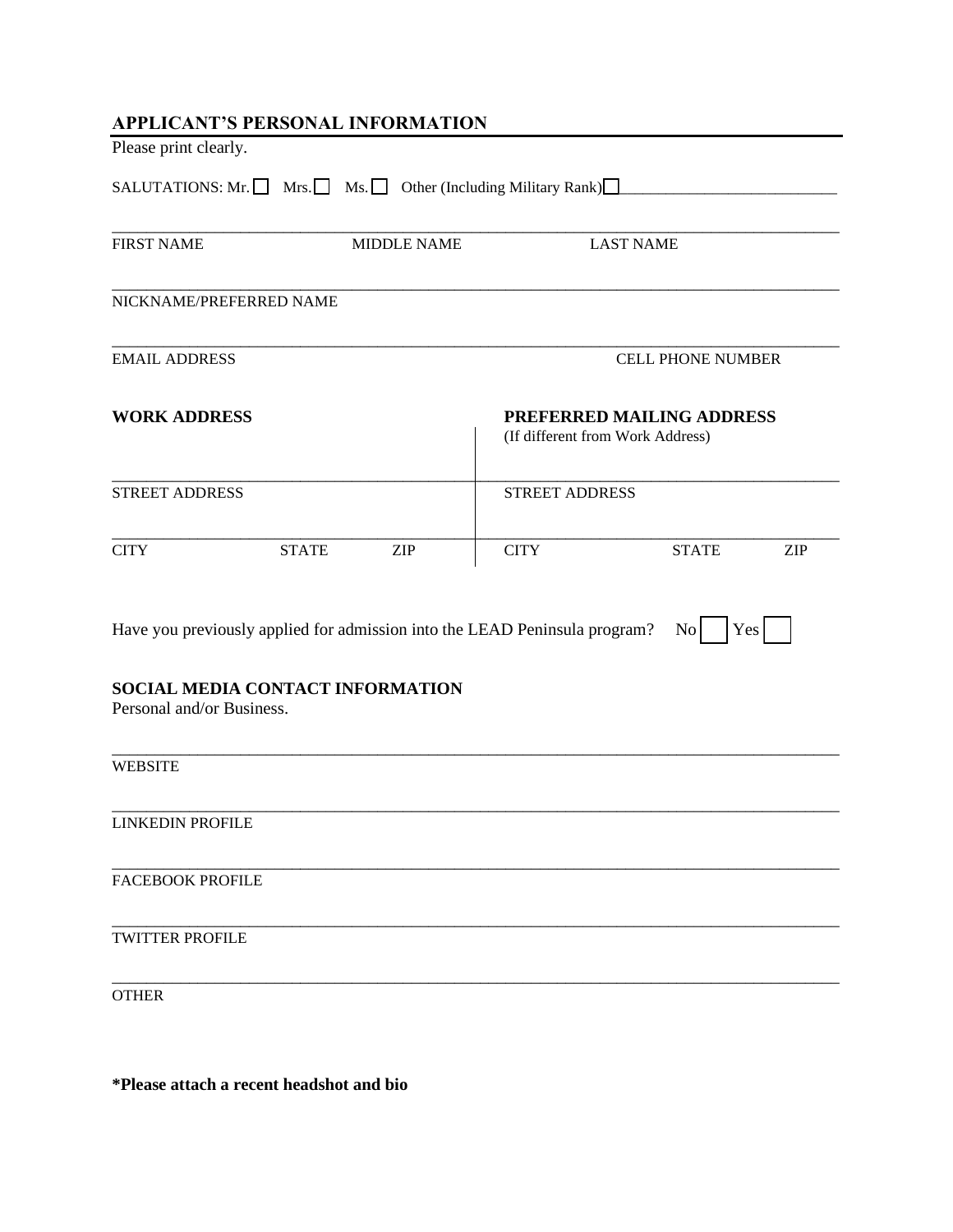\_\_\_\_\_\_\_\_\_\_\_\_\_\_\_\_\_\_\_\_\_\_\_\_\_\_\_\_\_\_\_\_\_\_\_\_\_\_\_\_\_\_\_\_\_\_\_\_\_\_\_\_\_\_\_\_\_\_\_\_\_\_\_\_\_\_\_\_\_\_\_\_\_\_\_\_\_\_\_\_\_\_\_\_\_ CURRENT EMPLOYER EMPLOYED SINCE (MONTH/YEAR)

#### JOB TITLE

Briefly describe your current responsibilities at work:

#### **OPEN ANSWER QUESTION**

What is one significant challenge and one significant opportunity facing the Virginia Peninsula? Explain why these are so significant, and give your recommendations for meeting the challenge and taking advantage of the opportunity. *\*Please use another sheet of paper, and attach to your application.*

\_\_\_\_\_\_\_\_\_\_\_\_\_\_\_\_\_\_\_\_\_\_\_\_\_\_\_\_\_\_\_\_\_\_\_\_\_\_\_\_\_\_\_\_\_\_\_\_\_\_\_\_\_\_\_\_\_\_\_\_\_\_\_\_\_\_\_\_\_\_\_\_\_\_\_\_\_\_\_\_\_\_\_\_\_

\_\_\_\_\_\_\_\_\_\_\_\_\_\_\_\_\_\_\_\_\_\_\_\_\_\_\_\_\_\_\_\_\_\_\_\_\_\_\_\_\_\_\_\_\_\_\_\_\_\_\_\_\_\_\_\_\_\_\_\_\_\_\_\_\_\_\_\_\_\_\_\_\_\_\_\_\_\_\_\_\_\_\_\_\_

\_\_\_\_\_\_\_\_\_\_\_\_\_\_\_\_\_\_\_\_\_\_\_\_\_\_\_\_\_\_\_\_\_\_\_\_\_\_\_\_\_\_\_\_\_\_\_\_\_\_\_\_\_\_\_\_\_\_\_\_\_\_\_\_\_\_\_\_\_\_\_\_\_\_\_\_\_\_\_\_\_\_\_\_\_

\_\_\_\_\_\_\_\_\_\_\_\_\_\_\_\_\_\_\_\_\_\_\_\_\_\_\_\_\_\_\_\_\_\_\_\_\_\_\_\_\_\_\_\_\_\_\_\_\_\_\_\_\_\_\_\_\_\_\_\_\_\_\_\_\_\_\_\_\_\_\_\_\_\_\_\_\_\_\_\_\_\_\_\_\_

#### **APPLICANT AGREEMENT**

Participants are expected to:

- 1. Be actively and fully involved in all aspects of the LEAD Peninsula program.
- 2. Interact with classmates, presenters, and chamber staff.
- 3. The program asks participants to stretch themselves and to value and leverage diverse points of view. This objective works best face to face. As a result, successful completion of the program stipulates that participants **attend the mandatory overnight retreat, and** miss no more than two **of the monthly** sessions, or the equivalent amount of hours. All missed time must be made-up prior to graduation. Special circumstances will be reviewed on a case-by-case basis.

All participants who fail to meet the above requirements are subject to dismissal from the class – with no refund of any portion of the tuition. A participant's failure to meet these requirements will be reviewed by the Virginia Peninsula Chamber's President/CEO, and a determination will be made. Interested persons are expected to be aware of these requirements prior to submitting an application to be in the LEAD Peninsula program.

\_\_\_\_\_\_\_\_\_\_\_\_\_\_\_\_\_\_\_\_\_\_\_\_\_\_\_\_\_\_\_\_\_\_\_\_\_\_\_\_\_\_\_\_\_\_\_\_\_\_\_\_\_\_\_\_\_\_\_\_\_\_\_\_\_\_\_\_\_\_\_\_\_\_\_\_\_\_\_\_\_\_\_\_\_

By signing below, the applicant agrees to and understands the terms and conditions stated above.